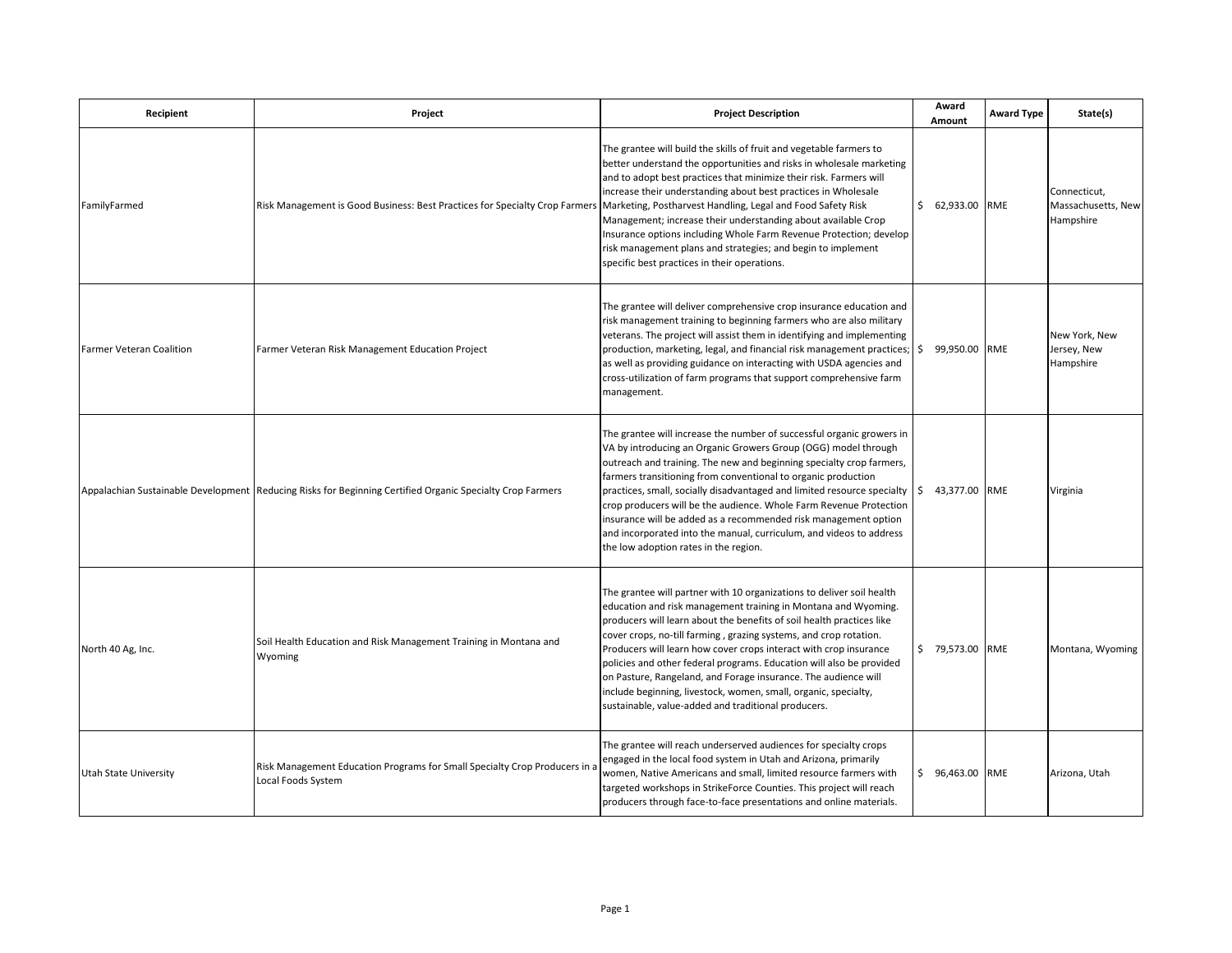| Recipient                                          | Project                                                                                                                                            | <b>Project Description</b>                                                                                                                                                                                                                                                                                                                                                                                                                                                                                                                                                                     | Award<br>Amount  | <b>Award Type</b> | State(s)        |
|----------------------------------------------------|----------------------------------------------------------------------------------------------------------------------------------------------------|------------------------------------------------------------------------------------------------------------------------------------------------------------------------------------------------------------------------------------------------------------------------------------------------------------------------------------------------------------------------------------------------------------------------------------------------------------------------------------------------------------------------------------------------------------------------------------------------|------------------|-------------------|-----------------|
| California Sustainable Winegrowing<br>Alliance     | Risk Management Education for California Winegrape Growers                                                                                         | The grantee will reduce risk through adoption of sustainable practices<br>that improve business viability. Tools will be offered to assist growers<br>in drought response, earthquake preparedness, and managing other<br>risks related to weather, water, pests, labor, energy and market<br>variability. Spanish translation of the updated Risk Guide, and a<br>written case study that will be shared with workshop participants and<br>more than 2000 winegrowers and other specialty crop producers.                                                                                     | \$ 70,550.00 RME |                   | California      |
| University of Arizona                              | Risk Management Education for Southwest Livestock, Forage, and Specialty<br>Crop Producers on Record Keeping and Available Insurance Programs      | The grantee will improve the risk management skills and decisions<br>made by Native American and other limited resource specialty crop,<br>forage, and livestock producers in Arizona and Nevada. Specific<br>objectives for producers to reach these goals include hands-on<br>workshops and an electronic newsletter that addresses: 1) Rainfall<br>Index insurance; 2) Record keeping tools and practices; and 3) Whole-<br>Farm Revenue insurance education with specific instruction on how<br>Whole-Farm insurance works as a crop and/or livestock disaster<br>assistance program tool. | \$ 89,133.00 RME |                   | Arizona, Nevada |
| Chico Bean Growers dba North Valley<br>Ag Services | Assisting specialty crop producers in mitigating production risks through<br>training on soil fertility, nutrient management, and water management | The grantee will equip specialty crop producers to manage impacts of<br>drought on soil fertility, nutrients, and water quality and reduce<br>losses. Reaching almond, walnut, and other specialty crop producers<br>through on-farm trainings, two grower workshops, a Butte County<br>Grower Day booth and an educational mailing.                                                                                                                                                                                                                                                           | \$ 99.525.00 RME |                   | California      |
| Local First Arizona Foundation                     | Arizona Food and Farm Finance Forum                                                                                                                | The grantee will host the Food and Farm Finance Forum, an annual<br>opportunity for those involved in and contributing to Arizona's local<br>food system to gather, network, learn, and develop new skills within<br>the area of small agriculture business financial management and<br>growth. This will broaden and deepen the educational content offered<br>to food producers, specifically in the areas of risk management, food<br>safety, business planning, and wholesale marketing.                                                                                                   | \$ 37,500.00 RME |                   | Arizona         |
| California FarmLink                                | Growing Profitable Small Farms through Financial Risk Management and Crop   management and crop insurance understanding through group<br>Insurance | The grantee will target small, beginning and limited-resource farmers,<br>as well as agricultural service providers, to facilitate financial risk<br>education and technical assistance. Education and technical<br>assistance will incorporate crop insurance products not currently<br>being utilized by many growers.                                                                                                                                                                                                                                                                       | \$ 89,718.00 RME |                   | California      |
| Texas A&M AgriLife Extension Service               | <b>Producer Risk Management Education</b>                                                                                                          | The grantee will target the crop and livestock industries in Texas with<br>programs directed to production, marketing, financial and legal risk<br>management education. Programs will enable Texas agricultural<br>producers to develop and implement effective risk management<br>plans. Offerings, from short to long programs, allow attendees to<br>select the depth of training in line with their risk management<br>knowledge.                                                                                                                                                         | \$ 99,856.00 RME |                   | Oklahoma, Texas |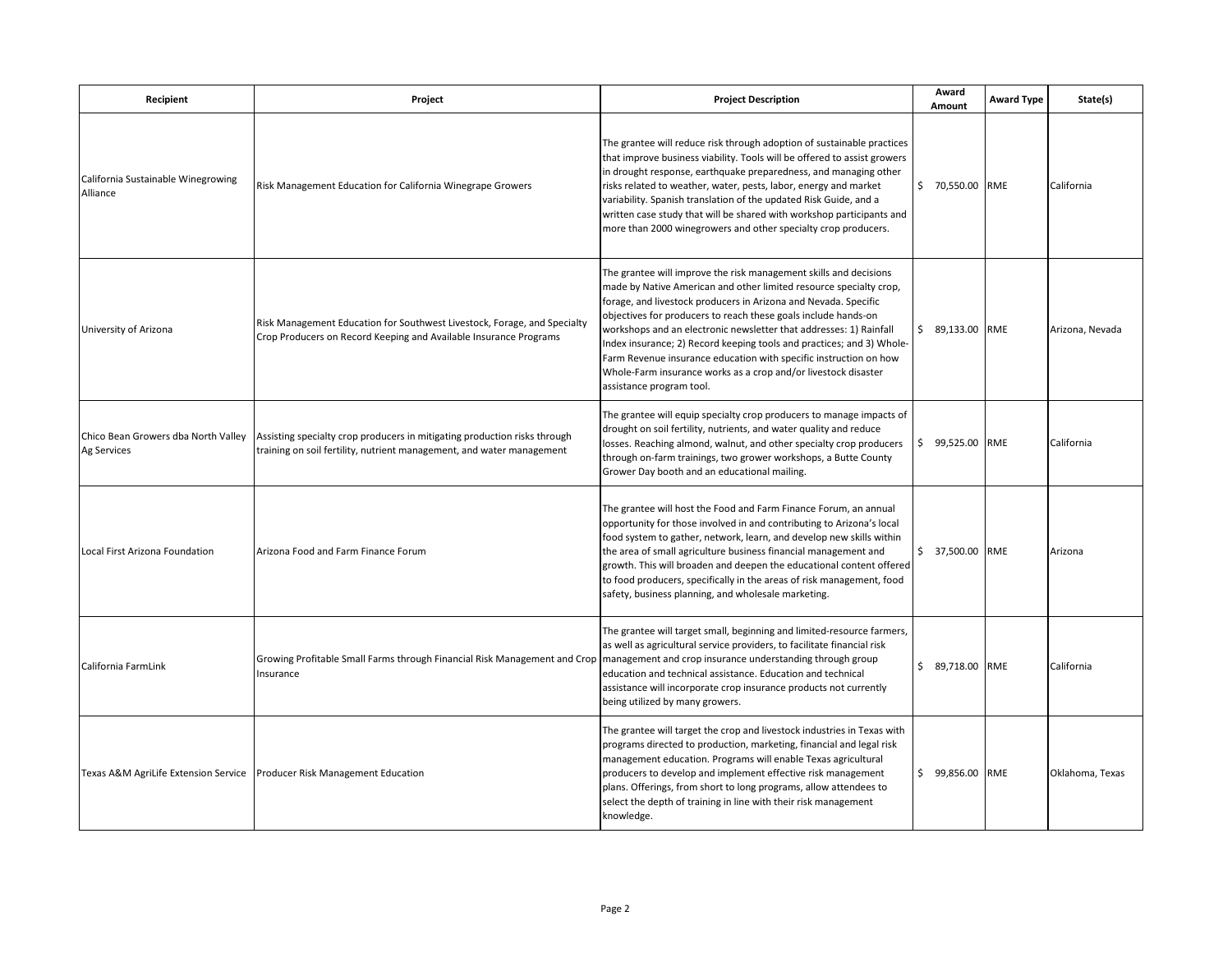| Recipient                                     | Project                                                                                                                                          | <b>Project Description</b>                                                                                                                                                                                                                                                                                                                                                                                                                                                                                                                                                                                                                                                                                                   | Award<br>Amount     | <b>Award Type</b> | State(s)                            |
|-----------------------------------------------|--------------------------------------------------------------------------------------------------------------------------------------------------|------------------------------------------------------------------------------------------------------------------------------------------------------------------------------------------------------------------------------------------------------------------------------------------------------------------------------------------------------------------------------------------------------------------------------------------------------------------------------------------------------------------------------------------------------------------------------------------------------------------------------------------------------------------------------------------------------------------------------|---------------------|-------------------|-------------------------------------|
| <b>Custom Ag Solutions</b>                    | Risk Management Training and Information for Beginning, Livestock, and<br>Veteran Producers in RMA's Oklahoma City Region                        | The grantee will partner with six organizations to deliver training in<br>risk management and crop insurance topics to beginning, livestock,<br>and veteran producers in New Mexico, Oklahoma, and Texas in RMA's<br>Oklahoma City (OKC) Region. The training and information outreach<br>will improve producers' awareness of available risk management<br>strategies and tools, including farm financial benchmarking and crop<br>insurance programs such as RMA's PRF, LRP, and WFRP Programs.<br>Producers will also gain expertise in assessing and implementing<br>relevant risk management strategies and tools leading to more<br>effective utilization of existing and emerging Federal crop insurance<br>programs. | \$ 79,999.00 RME    |                   | New Mexico,<br>Oklahoma, Texas      |
| Oklahoma State University                     | Risk Management and Crop Insurance Education for Oklahoma Agricultural<br>Producers                                                              | The grantee will provide forage and livestock producers, specialty<br>crops producers, women and minority producers, new and beginning<br>producers, and traditional farmers and ranchers with the tools and<br>training to mitigate risk in their agricultural operations.                                                                                                                                                                                                                                                                                                                                                                                                                                                  | \$ 79,999.00 RME    |                   | Oklahoma                            |
| University of Arkansas                        | Crop Insurance, Financial Management Updates and Food Safety Risk<br>Prevention for NE OK and SW Tribes                                          | The grantee will deliver important crop insurance updates in addition<br>to providing training on financial management tools for diversified<br>Native farmers in the OKC region. The primary but not sole focus of<br>the project will be on tribal producers, small producers and women<br>producers in the region. The project will include in-person workshops<br>and webinar trainings.                                                                                                                                                                                                                                                                                                                                 | \$<br>99,992.00 RME |                   | New Mexico,<br>Oklahoma             |
| FamilyFarmed                                  | Risk Management is Good Business: Best Practices for Specialty Crop Farmers<br>in the Jackson Region                                             | The grantee will build the skills of fruit and vegetable farmers to<br>better understand the opportunities and risks in wholesale marketing<br>and to adopt best practices that minimize their risk. Farmers will<br>increase their understanding about best practices in Wholesale<br>Marketing, Postharvest Handling, Legal and Food Safety Risk<br>Management; increase their understanding about available Crop<br>Insurance options including Whole Farm Revenue Protection; develop<br>risk management plans and strategies; and begin to implement<br>specific best practices in their operations.                                                                                                                    | \$ 28,599.00 RME    |                   | Kentucky                            |
| National Center for Appropriate<br>Technology | Risk Management Education for Specialty Crop and Livestock New, Beginning<br>and Military Veteran Farmers in the RMA Jackson, Mississippi Region | The grantee will provide risk management training that emphasizes<br>production risks such as crop insurance options, economic risks of<br>new technologies and transition to a sustainable agriculture<br>production system. The project will assist producers with the<br>financial challenges of record keeping, business and strategic planning<br>as well as human risk of farm safety. Emphasis will be placed on new,<br>beginning, and military veteran producers and the priority<br>commodities of specialty crops and livestock and forage as defined by<br>the Federal Crop Insurance Corporation.                                                                                                               | \$<br>99,539.00 RME |                   | Kentucky, Louisiana,<br>Mississippi |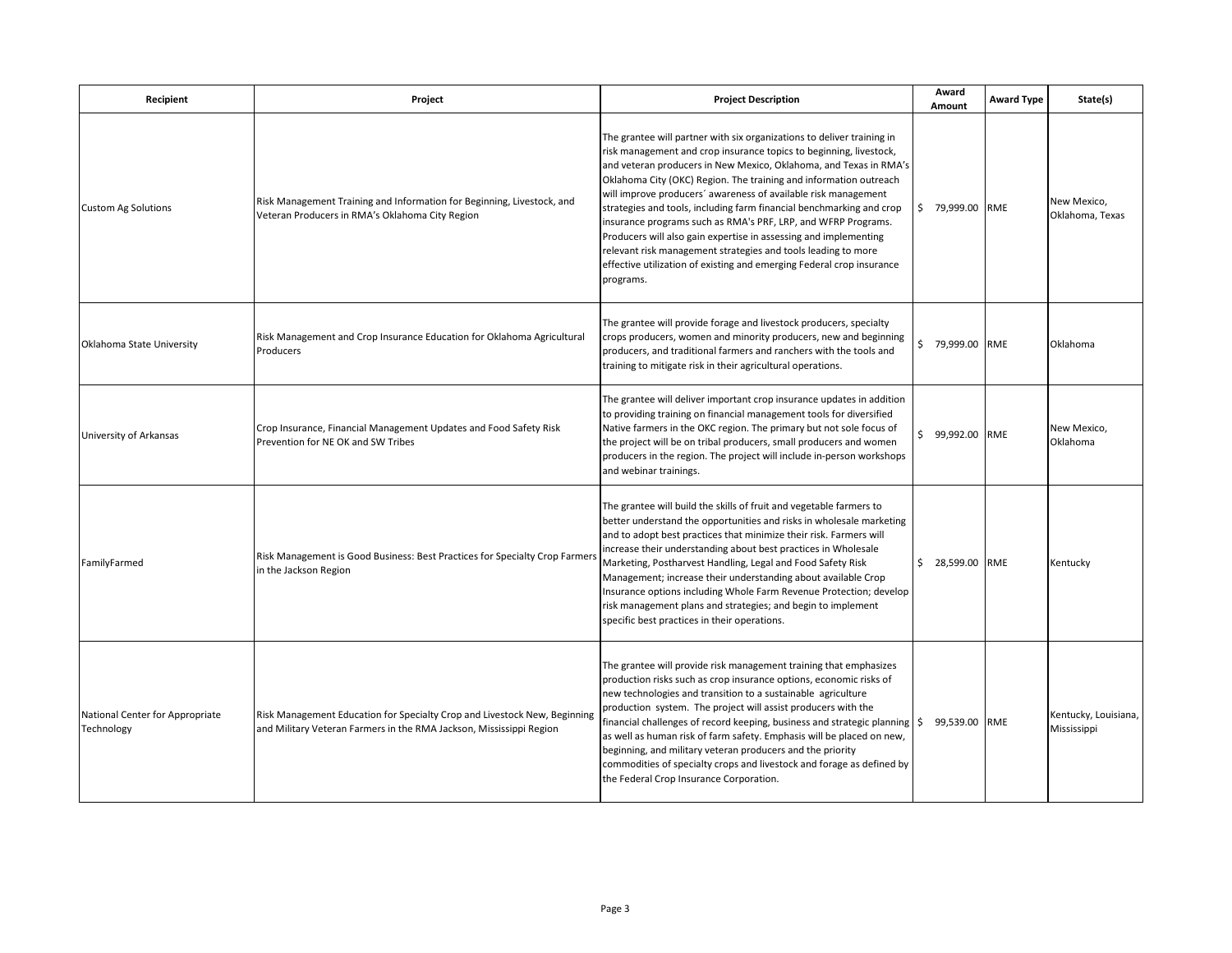| Recipient                                          | Project                                                                                                                                 | <b>Project Description</b>                                                                                                                                                                                                                                                                                                                                                                                                                                                                                                                                                                                                                                                                                                                                                                                                                                          | Award<br>Amount     | <b>Award Type</b> | State(s)                     |
|----------------------------------------------------|-----------------------------------------------------------------------------------------------------------------------------------------|---------------------------------------------------------------------------------------------------------------------------------------------------------------------------------------------------------------------------------------------------------------------------------------------------------------------------------------------------------------------------------------------------------------------------------------------------------------------------------------------------------------------------------------------------------------------------------------------------------------------------------------------------------------------------------------------------------------------------------------------------------------------------------------------------------------------------------------------------------------------|---------------------|-------------------|------------------------------|
| Northwest Center for Alternatives to<br>Pesticides | Production Risk Management Training for Nursery, Specialty Crop & Organic<br>Producers in Oregon, Washington and Idaho                  | The grantee will improve producers' economic stability through<br>education on crop insurance and alternative pest management<br>strategies to meet growing markets. Trainings and a webinar will be<br>provided for organic, specialty crop and nursery producers, increasing<br>the understanding of Whole-Farm Revenue Protection.                                                                                                                                                                                                                                                                                                                                                                                                                                                                                                                               | \$ 49,163.00 RME    |                   | Oregon,<br>Washington, Idaho |
| <b>Washington State University</b>                 | Forage Insurance Education                                                                                                              | The grantee will educate growers in three counties in northeast<br>Washington, five counties in Idaho, and two counties in southern<br>Oregon on their forage operation risk management options. This<br>project will help forage growers understand record keeping<br>requirements, how to purchase forage insurance products, other risk<br>management options including Whole Farm Insurance and how to<br>incorporate these products into an overall financial risk management<br>program.                                                                                                                                                                                                                                                                                                                                                                      | 57,495.00 RME<br>\$ |                   | Idaho, Oregon,<br>Washington |
| FamilyFarmed                                       | Risk Management is Good Business: Best Practices for Specialty Crop Farmers<br>in the Spokane Region                                    | The grantee will build the skills of fruit and vegetable farmers,<br>including Spanish-speaking farmers, to better understand the<br>opportunities and risks in wholesale marketing and to adopt best<br>practices that minimize their risk. Farmers will increase their<br>understanding about best practices in Wholesale Marketing,<br>Postharvest Handling, Legal and Food Safety Risk Management;<br>increase their understanding about available Crop Insurance options<br>including Whole Farm Revenue Protection; develop risk management<br>plans and strategies; and begin to implement specific best practices in<br>their operations.                                                                                                                                                                                                                   | \$ 71,871.00 RME    |                   | Idaho, Washington            |
| Grow Food dba Viva Farms                           | Increasing Beginning and Socially Disadvantaged Farmer Economic Viability<br>Through Risk Management Education and Business Development | The grantee will deliver bilingual crop insurance and risk management<br>training to Beginning, Socially Disadvantaged, and Hispanic Organic<br>Specialty Crop Producers. Training will assist producers in identifying<br>risks, and using sound risk management decisions with existing and<br>emerging risk management tools. Training will include workshops and<br>training covering Crop Insurance, Financial and Legal Recordkeeping,<br>Financial Benchmarking, Crop Planning, Tractor Safety, Sustainable<br>Irrigation, Integrated Weed and Pest Management, Wholesale<br>Success and Direct Marketing with RMA and other class materials<br>translated into Spanish. Additional assistance will include developing<br>business and risk management plans, obtaining crop insurance,<br>business licenses, organic certification and other related items. | \$<br>99,999.00 RME |                   | Washington                   |
| Institute for Washington's Future                  | Managing Risk for Success of Latino Start-up Farm Enterprises.                                                                          | The grantee will provide bilingual outreach and education to Latino<br>farmers that addresses the production, marketing, and financial risks<br>they face in order to expand and sustain their farm enterprises.<br>Farmers will receive a packet of information on crop insurance and<br>other risk management topics in their primary language and invitation<br>to a workshop by face to face contact from project staff or a peer<br>working with the project team.                                                                                                                                                                                                                                                                                                                                                                                             | \$ 80,500.00 RME    |                   | Washington                   |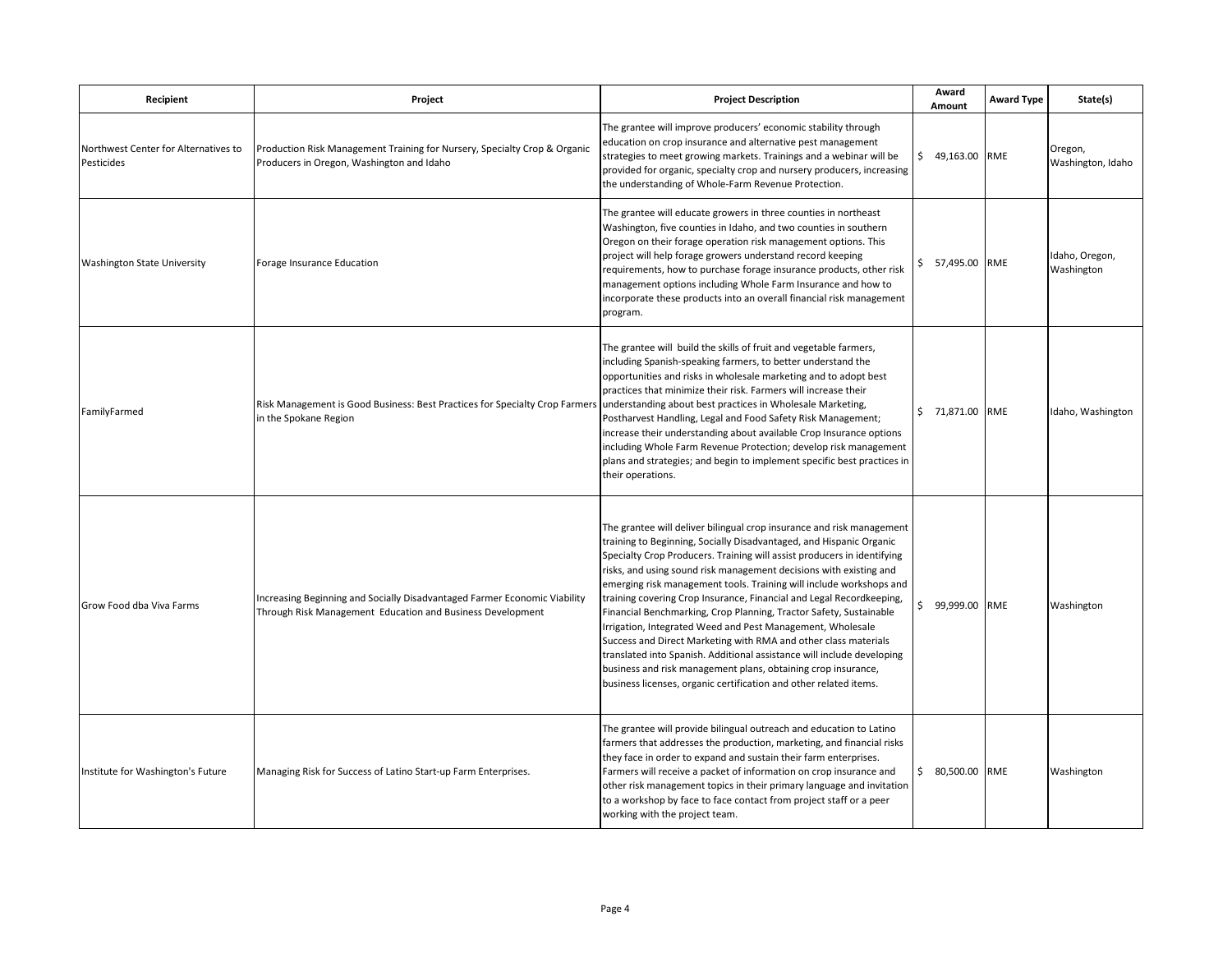| Recipient                             | Project                                                                                                                       | <b>Project Description</b>                                                                                                                                                                                                                                                                                                                                                                                                                                                                                                                                                                                               | Award<br>Amount  | <b>Award Type</b> | State(s)                     |
|---------------------------------------|-------------------------------------------------------------------------------------------------------------------------------|--------------------------------------------------------------------------------------------------------------------------------------------------------------------------------------------------------------------------------------------------------------------------------------------------------------------------------------------------------------------------------------------------------------------------------------------------------------------------------------------------------------------------------------------------------------------------------------------------------------------------|------------------|-------------------|------------------------------|
| University of Arkansas                | Crop Insurance, Financial Management Updates and Food Safety Risk<br>Prevention for NW Tribes                                 | The grantee will deliver important crop insurance updates in addition<br>to providing training on financial management tools for diversified<br>Native farmers in the Spokane region. The primary but not sole focus<br>of the project will be on tribal producers, small producers and other<br>producers in the region. The project will include in-person workshops<br>and webinar trainings.                                                                                                                                                                                                                         | \$ 99,992.00 RME |                   | Idaho, Oregon,<br>Washington |
| <b>Adelante Mujeres</b>               | Risk Management Training for New and Beginning Latino Farmers in Oregon                                                       | The grantee will provide culturally appropriate training and technical<br>assistance on specialty crops insurance and risk management<br>solutions for new and beginning Latino farmers; strengthen the<br>relationship between the Coalition for the Advancement of Latino<br>Farmers (CALF) and RMA's regional and national offices in order to<br>encourage scale-specific and culturally appropriate risk management<br>solutions for Latino farmers; and increase the number of Latino<br>farmers in the region who understand risk management strategies by<br>sharing best practices amongst the members of CALF. | \$ 48,828.00 RME |                   | Oregon                       |
| Crosshatch Center for Art & Ecology   | Get Farming, Keep Farming Education Partnerships: Production, Management<br>and Business Training for Specialty Crops Growers | The grantee will provide educational resources to mitigate risk to<br>specialty crop and small-scale livestock producers through 86<br>workshops and two conferences reaching at least 1,200 producers.                                                                                                                                                                                                                                                                                                                                                                                                                  | \$ 99,999.00 RME |                   | Michigan                     |
| FamilyFarmed                          | Risk Management is Good Business: Best Practices for Specialty Crop Farmer<br>in the Springfield Region                       | The grantee will build the skills of fruit and vegetable farmers to<br>better understand the opportunities and risks in wholesale marketing<br>and to adopt best practices that minimize their risk. Farmers will<br>increase their understanding about best practices in Wholesale<br>Marketing, Postharvest Handling, Legal and Food Safety Risk<br>Management; increase their understanding about available Crop<br>Insurance options including Whole Farm Revenue Protection; develop<br>risk management plans and strategies; and begin to implement<br>specific best practices in their operations.                | \$ 42,138.00 RME |                   | Indiana                      |
| FamilyFarmed                          | Risk Management is Good Business: Best Practices for Specialty Crop Farmer<br>in the St. Paul Region                          | The grantee will build the skills of fruit and vegetable farmers to<br>better understand the opportunities and risks in wholesale marketing<br>and to adopt best practices that minimize their risk. Farmers will<br>increase their understanding about best practices in Wholesale<br>Marketing, Postharvest Handling, Legal and Food Safety Risk<br>Management; increase their understanding about available Crop<br>Insurance options including Whole Farm Revenue Protection; develop<br>risk management plans and strategies; and begin to implement<br>specific best practices in their operations.                | \$ 93,360.00 RME |                   | Minnesota,<br>Wisconsin      |
| Michael Fields Agricultural Institute | Supporting Farm Diversification and Risk Management Through Education<br>About Whole Farm Revenue Protection Crop Insurance   | The grantee will educate Wisconsin farmers and others in the St. Paul,<br>MN Region about RMA's new offerings supporting diversified<br>production, with emphasis on the Whole Farm Revenue Protection<br>(WFRP) program, new cover crop policies, and changes in organic<br>crop insurance.                                                                                                                                                                                                                                                                                                                             | \$ 52,000.00 RME |                   | Wisconsin                    |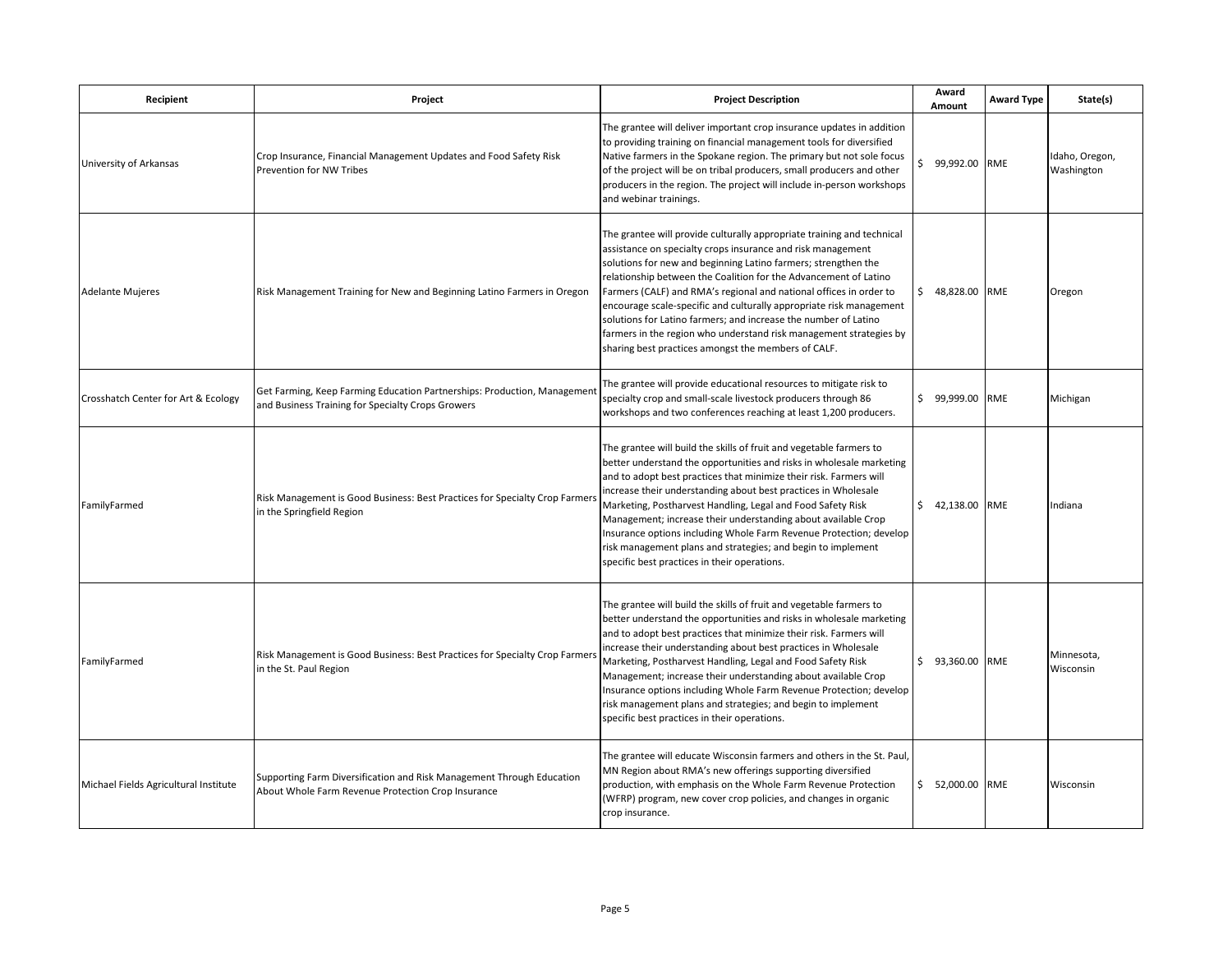| Recipient                              | Project                                                                                                                                                      | <b>Project Description</b>                                                                                                                                                                                                                                                                                                                                                                                                                                                                                   | Award<br>Amount  | <b>Award Type</b> | State(s)                                |
|----------------------------------------|--------------------------------------------------------------------------------------------------------------------------------------------------------------|--------------------------------------------------------------------------------------------------------------------------------------------------------------------------------------------------------------------------------------------------------------------------------------------------------------------------------------------------------------------------------------------------------------------------------------------------------------------------------------------------------------|------------------|-------------------|-----------------------------------------|
| Land Stewardship Project               | Securing farm viability through stage-appropriate risk management education<br>for specialty crop and livestock farmers                                      | The grantee will educate Wisconsin farmers and others in MRA's St.<br>Paul, MN Region about RMA's new offerings supporting diversified<br>production, with emphasis on the Whole Farm Revenue Protection<br>(WFRP) program, new cover crop policies, and changes in organic<br>crop insurance.                                                                                                                                                                                                               | \$ 99,549.00 RME |                   | Minnesota,<br>Wisconsin                 |
| Farmers' Legal Action Group            | Crop Insurance and Risk Management Education for Immigrant Specialty Crop<br>Producers                                                                       | The grantee will provide crop insurance education and risk<br>management training to immigrant specialty crop producers in St.<br>Paul, Minnesota and the surrounding areas, with a focus on<br>production, financial and legal risks. Workshops will be provided on<br>the topics of record-keeping for crop insurance and other risk<br>management strategies; leases for rented farmland; good farming<br>practices to limit production risks; and food safety practices for<br>specialty crop producers. | \$ 98,892.00 RME |                   | Minnesota                               |
| Women, Food and Agriculture<br>Network | Educating women landowners on legacy tools                                                                                                                   | The grantee will provide outreach to women farmland owners using<br>learning circles, tailored to how women prefer to learn and to<br>increase their retention of new material. This project will adapt that<br>outreach to address record keeping and its importance in addressing<br>all types of liability, including crop insurance and legacy tools.                                                                                                                                                    | \$ 40,301.00 RME |                   | Iowa, Minnesota                         |
| of Wisconsin System                    | The Board of Regents of the University Family and Farm Financial Management Workshops for Wisconsin Farm<br>Women                                            | This program will mentor farm women in their goal to make informed<br>risk management decisions based on their improved financial data. It<br>will empower farm women in financial stewardship of their farm<br>businesses' resources.                                                                                                                                                                                                                                                                       | \$ 31,740.00 RME |                   | Wisconsin                               |
| Colorado State University              | Delivering Crop Insurance and Legacy/Succession/Estate Planning to<br>Colorado's Traditional, Senior, Transitional, Women, Beginning, and Other<br>Producers | The grantee will help producers increase their understanding of crop<br>insurance and improve their risk management skills. Crop insurance<br>training will be delivered at five locations through group trainings,<br>social media and other electronic formats; and transitional, legacy,<br>retirement, and estate planning trainings will be conducted for 185<br>agricultural families.                                                                                                                 | \$ 65,524.00 RME |                   | Colorado                                |
| Master Stockman Consulting             | Risk Management Education for Beginning, Livestock, Traditional, and<br>Women Producers in RMA's Topeka Region                                               | The grantee will work with RMA and six partner organizations to<br>deliver training in risk management and crop insurance topics with<br>target audiences of beginning, livestock, traditional and women<br>producers in Colorado, Kansas, Missouri and Nebraska in the Topeka<br>Region.                                                                                                                                                                                                                    | \$ 99,994.00 RME |                   | Colorado, Kansas,<br>Missouri, Nebraska |